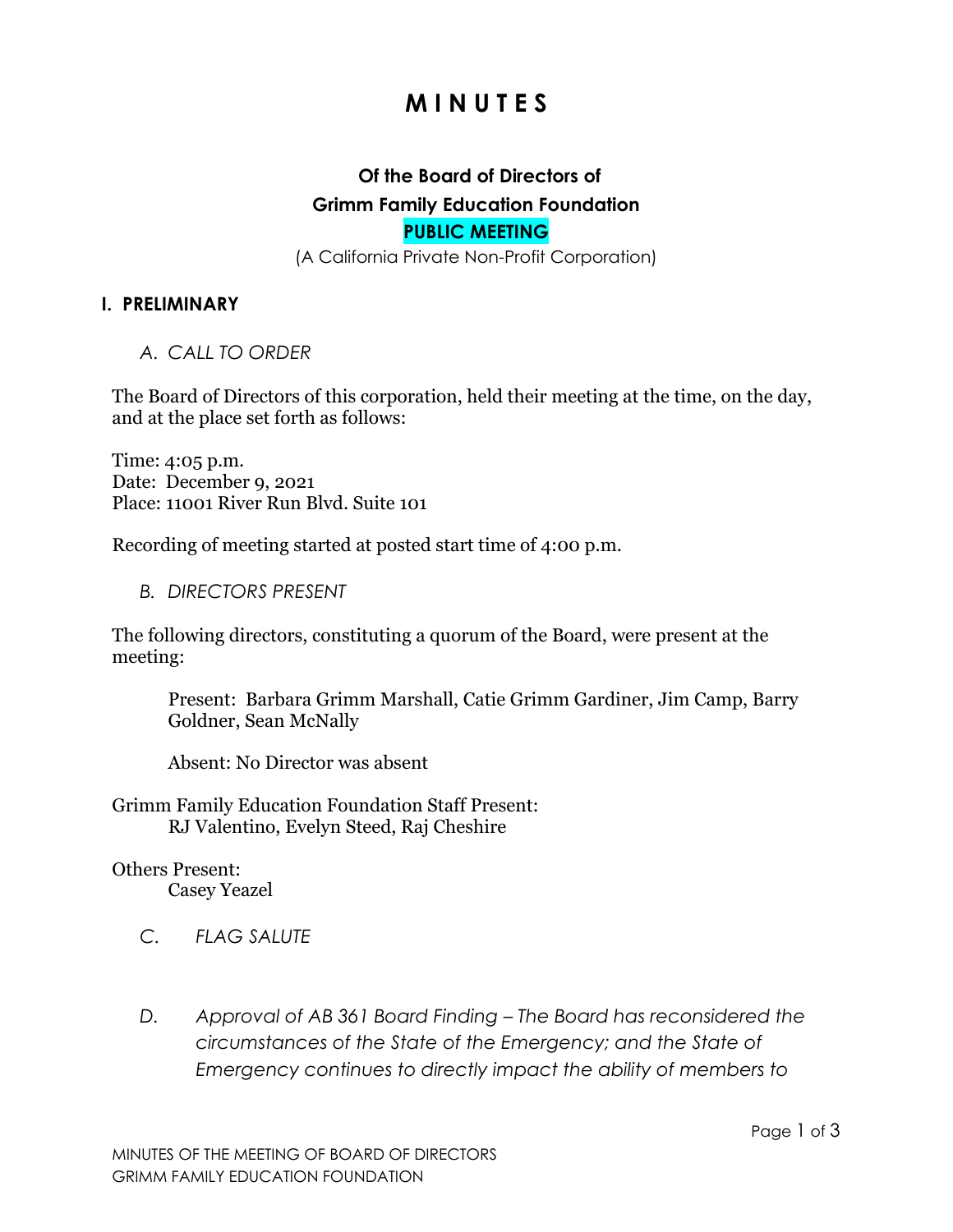*meet safely in person and state and local officials continue to impose or recommend measures to promote social distancing.*

| <b>Board Member</b>  | Yay | <b>Nay</b> | Absent |
|----------------------|-----|------------|--------|
| Barbara Grimm        | X   |            |        |
| Marshall             |     |            |        |
| Sean McNally         | X   |            |        |
| <b>Barry Goldner</b> | Y   |            |        |
| Catie Grimm          | X   |            |        |
| Gardiner             |     |            |        |
| Jim Camp             |     |            |        |

#### **D. COMMUNICATIONS**

A. *ORAL COMMUNICATIONS*

There were no public comments to be made.

- B. Grow Public Schools Grimm Family Education Foundation Scholarship Gift Agreement was brought to the board for discussion and review. RJ Valentino shared the agreement details. Casey Yeazel expressed his gratitude.
- C. Grow Public Schools Edible Schoolyard Kern County Network Partnership Agreement (NPA) was brought to the board for discussion and review. Dylan Wilson, Program Director of the Edible Schoolyard Kern County shared an overview of the agreement with the board.

## **E. ACTION ITEMS**

There were no action items brought before the board for vote.

## **F. ADJOURN**

On a motion the board adjourned at 4:22 p.m.

\* \* \*

## **CERTIFICATE OF SECRETARY**

I certify that I am the duly elected Secretary of the Grimm Family Education Foundation, a California nonprofit; that these minutes, consisting of two (2) pages are the minutes of the meeting of the Board of Directors held on May 12, 2021.